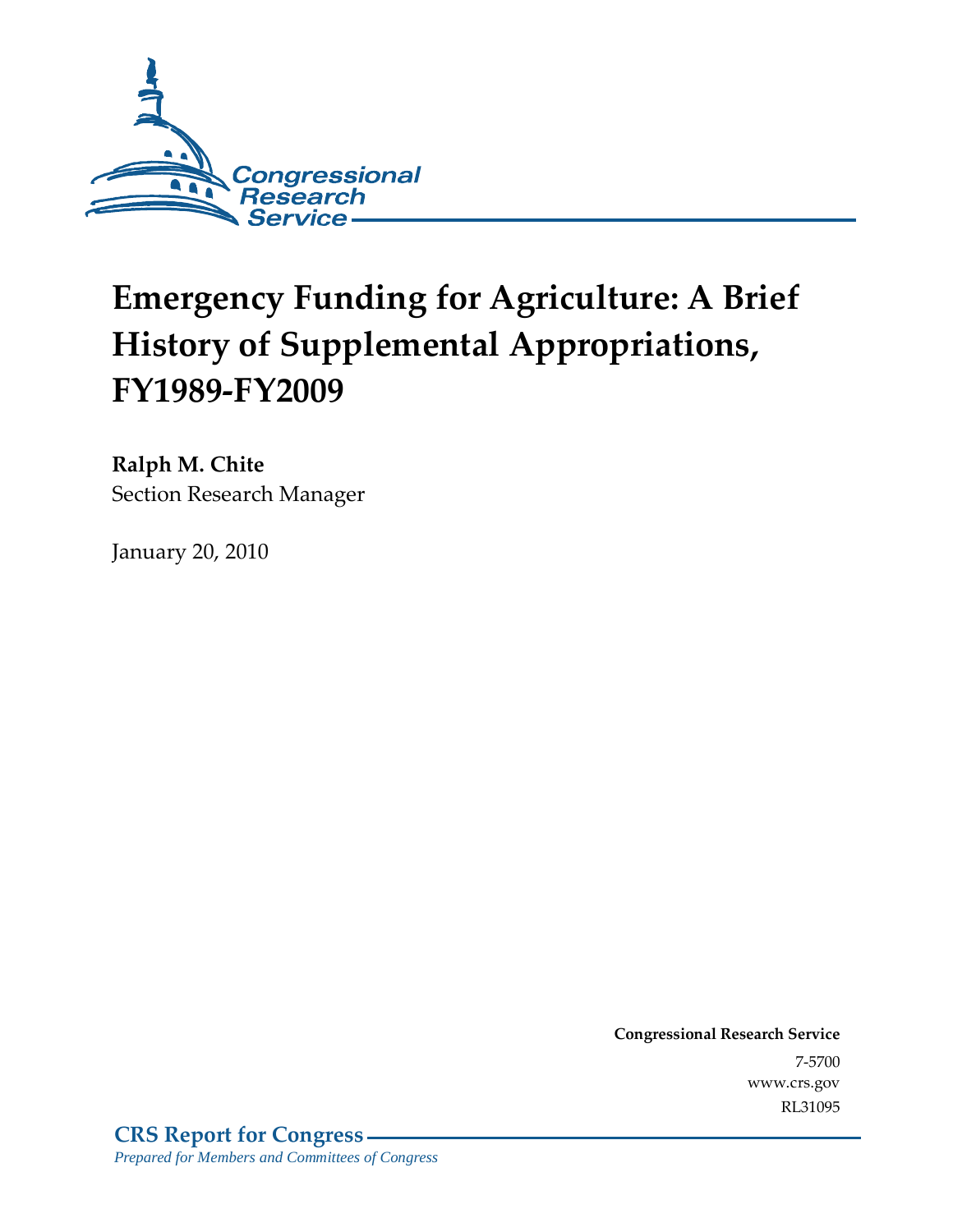## **Summary**

From FY1989 through FY2009, 39 appropriations, authorization, or farm disaster acts added approximately \$68.7 billion in supplemental funding for U.S. Department of Agriculture (USDA) programs (excluding the Forest Service, which is funded annually under the Interior appropriations bill). Approximately \$50.2 billion, or just under three-fourths of the total amount, was provided within the last 10 years.

Since FY1989, a large portion (\$44.4 billion) of the total supplemental funding has been paid directly to farmers, primarily through two mechanisms: "market loss payments" (\$21.4 billion, all from FY1999 to FY2001) to compensate for low farm commodity prices, and crop disaster payments (\$22.34 billion) paid to any producer who experienced a major crop loss caused by a natural disaster. The remaining \$24.3 billion has funded a wide array of other USDA programs, including livestock feed assistance programs, farm conservation programs, specialty crop assistance, farm loans, and non-farm USDA programs such as overseas food aid, and rural development assistance.

In recent years, virtually all of the supplemental spending has been provided under an emergency designation from Congress and the Administration, meaning that the new spending did not have to be offset with comparable reductions in other programs. However, in some earlier cases a portion of the supplemental was offset by spending reductions in other programs.

Total annual funding additions in the 39 acts providing supplemental economic, farm disaster, and other assistance through USDA programs since FY1989 are as follows: FY1989, \$ 3.4 billion; FY1990, \$1.5 billion; FY1991, \$0; FY1992, \$1.0 billion; FY1993, \$1.9 billion; FY1994, \$3.1 billion; FY1995, \$0.6 billion; FY1996, \$0.1 billion; FY1997, \$0.5 billion; FY1998, \$0.2 billion; FY1999, \$6.6 billion; FY2000, \$14.8 billion; FY2001, \$11.3 billion; FY2002, \$0.6 billion; FY2003, \$3.6 billion; FY2004, \$0.2 billion; FY2005, \$3.8 billion; FY2006, \$2.2 billion; FY2007, \$3.65 billion; FY2008, \$3.17 billion; FY2009, \$6.89 billion.

#### **Grand total, FY1989-FY2009, \$68.7 billion.**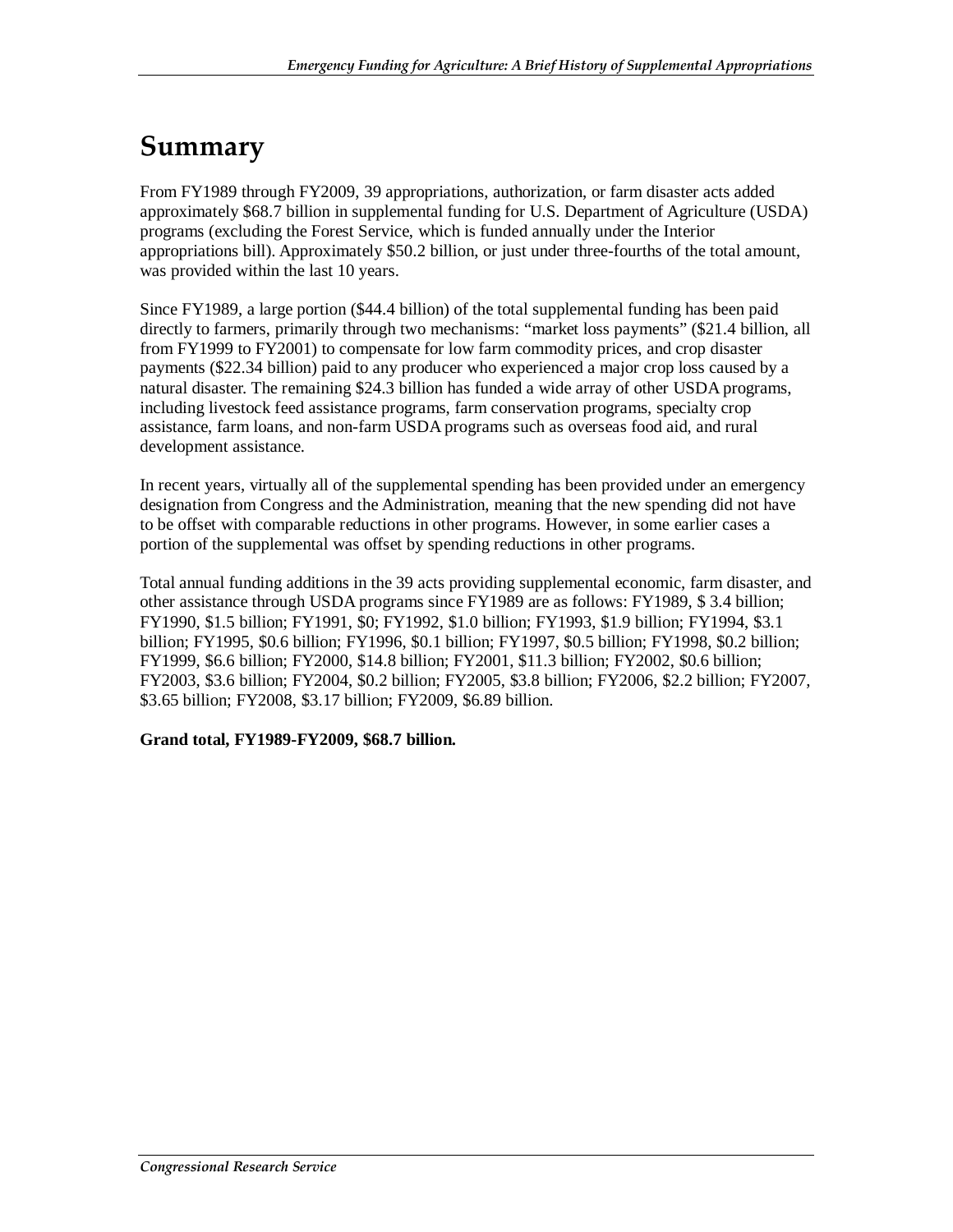## **Table 1. History of Supplemental Appropriations, FY1989-FY2009**

| Act                                                                                                                                                                                                        | <b>Major Agricultural Provisions</b>                                                                                                                                                                                                                                                                                                                                                                                                                                                                                          |  |
|------------------------------------------------------------------------------------------------------------------------------------------------------------------------------------------------------------|-------------------------------------------------------------------------------------------------------------------------------------------------------------------------------------------------------------------------------------------------------------------------------------------------------------------------------------------------------------------------------------------------------------------------------------------------------------------------------------------------------------------------------|--|
| <b>Disaster Assistance</b><br><b>Act of 1988</b><br>(P.L. 100-387,<br><b>August 11, 1988)</b>                                                                                                              | Authorized USDA's Commodity Credit Corporation (CCC) to use its authority to<br>borrow from the U.S. Treasury, in order to provide direct disaster payments to farmers<br>for 1988 crop losses using payment formula in this statute. Permanently authorized<br>livestock feed assistance programs. No specific appropriation made, nor limitations<br>placed on payment formulas in the act. CCC outlays in FY1989 were \$3.386 billion for<br>direct disaster payments under this act.                                      |  |
| <b>Disaster Assistance</b><br><b>Act of 1989</b><br>(P.L. 101-82,<br><b>August 14, 1989)</b>                                                                                                               | Authorized the CCC to provide disaster payments to farmers for 1989 crop losses.<br>Payments were not direct cash payments, but instead were made in the form of<br>certificates redeemable for Government-owned grain. No specific appropriation, nor<br>limitation placed on formula payment.<br>The CCC ultimately provided \$1.48 billion in commodity certificates in FY1990 under<br>this act.                                                                                                                          |  |
| <b>Dire Emergency</b><br><b>Supplemental</b><br><b>Appropriations for</b><br><b>Natural Disasters and</b><br><b>Operation Desert</b><br><b>Shield/Desert Storm</b><br>(P.L. 102-229,<br>December 12, 1991) | Authorized the CCC to make \$1.75 billion in direct disaster payments using a payment<br>formula authorized by the 1990 farm bill (P.L. 101-624). Of this total amount, \$995<br>million was available for 1990 or 1991 crop losses. The remaining \$755 million was<br>made available for 1990, 1991 or 1992 crop losses, pending a request as an emergency<br>designation by the Administration, which was later granted. \$100 million of the total<br>was reserved for program crops planted in 1991 for harvest in 1992. |  |
| <b>Dire Emergency</b><br><b>Supplemental</b><br><b>Appropriations Act,</b><br>1992; Hurricane Andrew,<br>Typhoon Omar,<br>Hurricane Iniki, etc.<br>(P.L. 102-368,                                          | In response to Hurricane Andrew and other disasters, P.L. 102-368 provided a total of<br>\$1.093 billion in farm and nonfarm disaster assistance through various USDA<br>programs, including:<br>\$382 million in farm disaster payments immediately to supplement the \$755 million<br>made available by P.L. 102-229 (see above). Authorized an additional \$100 million for<br>disaster payments, pending a separate budget request by the President (later granted in<br>1993).                                           |  |
| September 23, 1992)                                                                                                                                                                                        | Also included in the total is \$711.5 million in other USDA-administered emergency<br>assistance, including:                                                                                                                                                                                                                                                                                                                                                                                                                  |  |
|                                                                                                                                                                                                            | -\$400 million in additional food stamp funding for disaster areas;                                                                                                                                                                                                                                                                                                                                                                                                                                                           |  |
|                                                                                                                                                                                                            | -\$72.3 million for various rural development loan and grant programs, particularly<br>for repair and rehabilitation of water and waste systems damaged by natural<br>disasters;                                                                                                                                                                                                                                                                                                                                              |  |
|                                                                                                                                                                                                            | \$62 million for emergency watershed programs (repair damages to waterways<br>and watersheds near farmland);                                                                                                                                                                                                                                                                                                                                                                                                                  |  |
|                                                                                                                                                                                                            | -\$48 million for the Tree Assistance Program (cost-sharing program to replant<br>tree stands destroyed by a disaster);                                                                                                                                                                                                                                                                                                                                                                                                       |  |
|                                                                                                                                                                                                            | -\$43.285 million in loan subsidy for USDA to make \$162.5 million in additional<br>emergency disaster loans;                                                                                                                                                                                                                                                                                                                                                                                                                 |  |
|                                                                                                                                                                                                            | -\$40.25 million for various rural housing loan and grant programs;                                                                                                                                                                                                                                                                                                                                                                                                                                                           |  |
|                                                                                                                                                                                                            | -\$27.5 million for the Emergency Conservation Program (rehabilitation of<br>farmland following a disaster);                                                                                                                                                                                                                                                                                                                                                                                                                  |  |
|                                                                                                                                                                                                            | -\$15 million to restore damaged federal research facilities;                                                                                                                                                                                                                                                                                                                                                                                                                                                                 |  |
|                                                                                                                                                                                                            | -\$3.2 million for salaries and expenses to administer emergency programs.                                                                                                                                                                                                                                                                                                                                                                                                                                                    |  |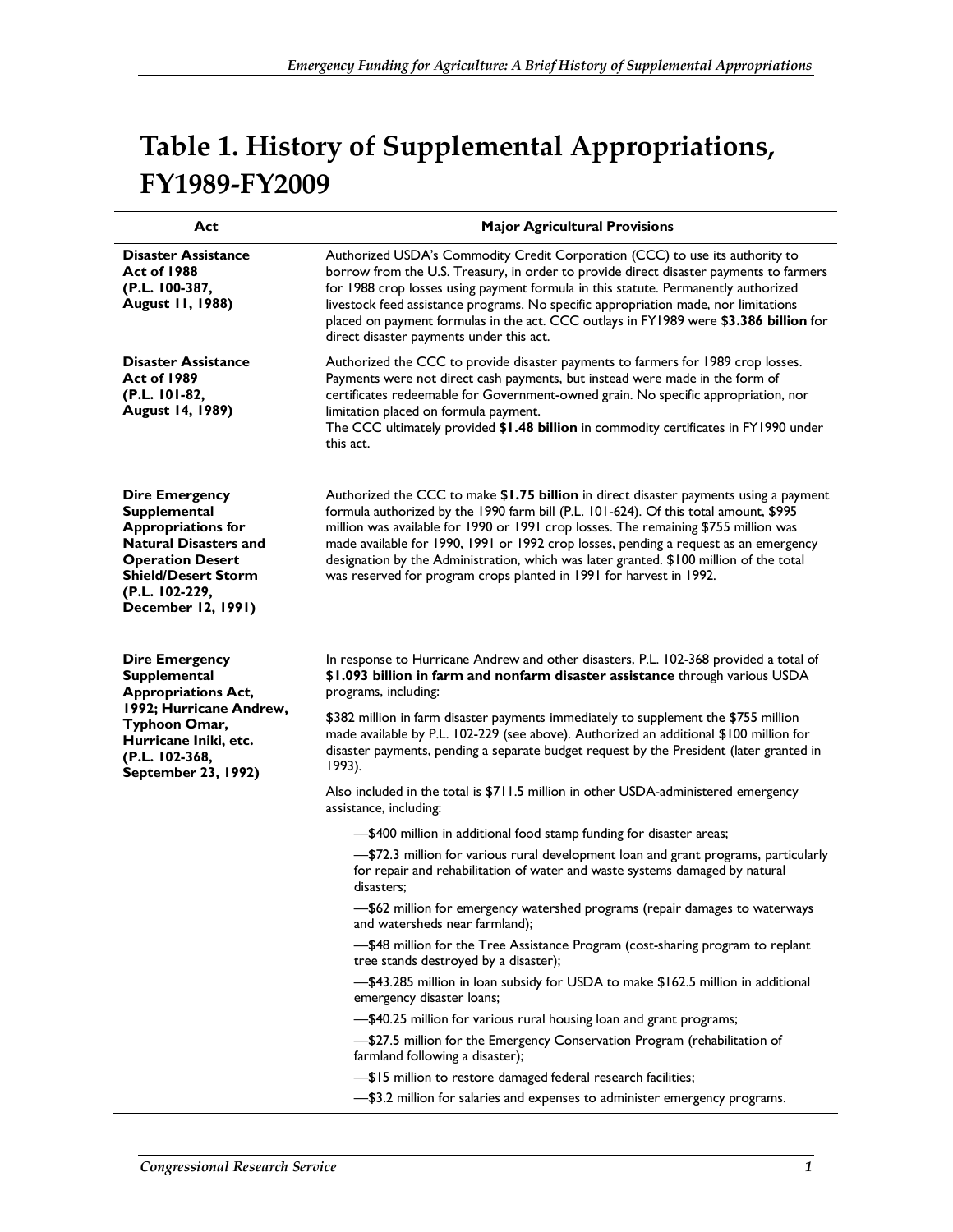| Act                                                                                                                                                                                             | <b>Major Agricultural Provisions</b>                                                                                                                                                                                                                                                                                                                                                                                                                                                                                                                                                                                                                                                                                                                                                                     |
|-------------------------------------------------------------------------------------------------------------------------------------------------------------------------------------------------|----------------------------------------------------------------------------------------------------------------------------------------------------------------------------------------------------------------------------------------------------------------------------------------------------------------------------------------------------------------------------------------------------------------------------------------------------------------------------------------------------------------------------------------------------------------------------------------------------------------------------------------------------------------------------------------------------------------------------------------------------------------------------------------------------------|
| <b>Supplemental</b><br><b>Appropriations Act</b><br>of 1993<br>(P.L. 103-50,<br>July 2, 1993)                                                                                                   | The act allowed USDA to apply the unexpended authority for disaster payments<br>(approximately \$300 million) in P.L. 102-229 and P.L. 102-368 to make disaster<br>payments for reductions in crop quality caused by any natural disaster affecting a 1990<br>through 1993 crop. Also allowed these unexpended funds to be used for any future<br>crop losses (1993 through 1995) associated with Hurricane Andrew (1992).                                                                                                                                                                                                                                                                                                                                                                               |
|                                                                                                                                                                                                 | The act also made available approximately \$145 million to various other rural<br>development and housing programs, all of which was offset by a comparable amount of<br>rescissions in other USDA programs.                                                                                                                                                                                                                                                                                                                                                                                                                                                                                                                                                                                             |
| <b>Emergency</b><br><b>Supplemental</b><br><b>Appropriations for Relief</b><br>from the Major,<br><b>Widespread Flooding in</b><br>the Midwest Act of 1993<br>(P.L. 103-75,<br>August 12, 1993) | The act provided approximately \$2.7 billion in total USDA assistance, including<br>\$2.5 billion in farm disaster payments for losses associated with the Midwest flood<br>of 1993, and other agricultural disasters. Of this \$2.5 billion, the act provided a specific<br>appropriation of \$1.050 billion immediately, another \$300 million in contingent<br>appropriations, and allowed the CCC to borrow as much as necessary to fully fund the<br>payment formula (which later amounted to approximately \$1.1 billion in additional<br>borrowing).                                                                                                                                                                                                                                              |
|                                                                                                                                                                                                 | Also included within the total is \$60 million for Watershed and Flood Prevention<br>Operations; \$55.4 million for rural development programs;. \$30 million for the<br>Emergency Conservation Program; \$21.8 million for farm loan programs; \$21 million for<br>rural housing programs; \$12 million for the administration of disaster programs; and<br>\$3.5 million for the Extension Service.                                                                                                                                                                                                                                                                                                                                                                                                    |
| <b>Emergency</b><br><b>Supplemental</b><br><b>Appropriations Act of</b><br>1994<br>(P.L. 103-211,<br><b>February 12, 1994)</b>                                                                  | Enacted in response to the major California earthquake in Jan. 1993, the act provided<br>\$376.1 million to USDA programs, including \$340.5 million for Watershed and Flood<br>Prevention Operations; \$25 million for the Emergency Conservation Program; and \$1.4<br>million to the Extension Service. It also allowed the Commodity Credit Corporation to<br>use its borrowing authority to fund the Tree Assistance Program for any 1993 crop year<br>disaster. CCC spending for 1993 TAP-eligible losses was \$9.2 million, included in the<br>\$376.1 million total. The act also allowed nursery crops to be included in 1993 crop loss<br>payments under P.L. 103-75 above. Approximately \$200 million of the additional<br>spending was offset by rescissions made to various USDA programs. |
| <b>Agricultural, Rural</b><br>Development, FDA, and<br><b>Related Agencies</b><br><b>Appropriations Act, 1995</b><br>(P.L. 103-330, September<br>30, 1994)                                      | The regular FY1995 appropriations act for agriculture required the CCC to provide<br>such sums as may be necessary on an emergency basis to fully fund the disaster payment<br>formula in the 1990 farm bill for 1994 crop losses, including aquaculture but excluding<br>ornamental fish. It also provided payments for subsequent 1995 and 1996 orchard losses<br>caused by a 1994 freeze. CCC outlays for 1994 crop losses amounted to approximately<br>\$600 million.                                                                                                                                                                                                                                                                                                                                |
| <b>Omnibus Consolidated</b><br><b>Rescissions and</b><br><b>Appropriations Act of</b><br>1996<br>(P.L. 104-134,<br>April 26, 1996)                                                              | In response to Hurricanes Bertha and Marilyn, Pacific Northwest flooding, Northeast<br>blizzards and other disasters, the act provided \$129.4 million for various USDA<br>programs, including \$80.5 million for Watershed and Flood Prevention Operations, \$30<br>million for the Emergency Conservation Program; \$11 million for rural utility grants; and<br>\$7.6 million for rural housing repair loans and grants.                                                                                                                                                                                                                                                                                                                                                                              |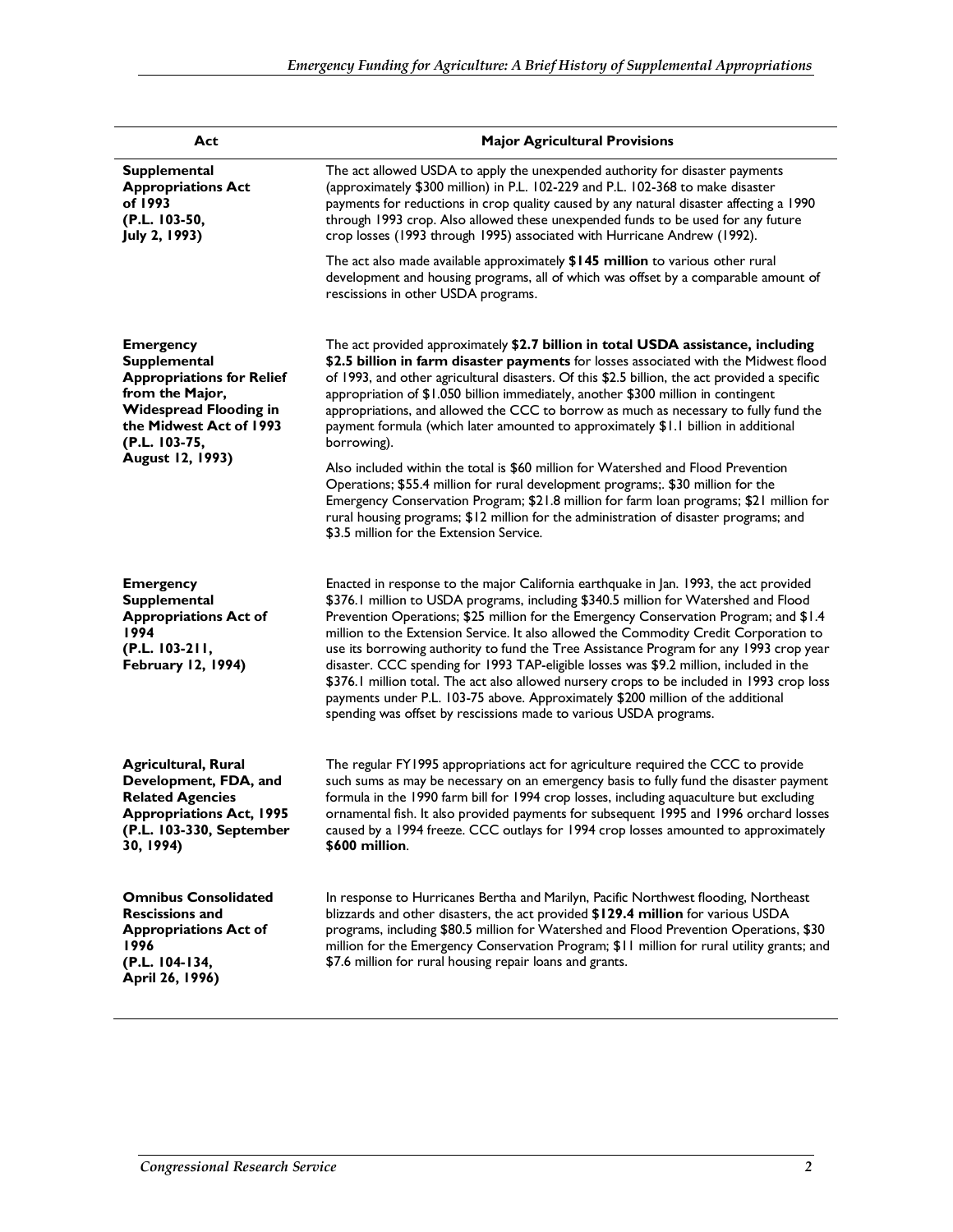| Act                                                                                                                                                                                                                                             | <b>Major Agricultural Provisions</b>                                                                                                                                                                                                                                                                                                                                                                                                                                                                                                                                                                                                                                                                                                                                                                                                                                                                                                                                                                                                                                                                                                 |  |
|-------------------------------------------------------------------------------------------------------------------------------------------------------------------------------------------------------------------------------------------------|--------------------------------------------------------------------------------------------------------------------------------------------------------------------------------------------------------------------------------------------------------------------------------------------------------------------------------------------------------------------------------------------------------------------------------------------------------------------------------------------------------------------------------------------------------------------------------------------------------------------------------------------------------------------------------------------------------------------------------------------------------------------------------------------------------------------------------------------------------------------------------------------------------------------------------------------------------------------------------------------------------------------------------------------------------------------------------------------------------------------------------------|--|
| <b>Agricultural, Rural</b><br>Development, FDA, and<br><b>Related Agencies</b><br><b>Appropriations Act, 1997</b><br>(P.L. 104-180,<br>August 6, 1996)                                                                                          | A supplemental provision in the regular FY1997 agriculture appropriations act made<br>available \$32.244 million in loan subsidy to support \$110 million in emergency disaster<br>farm loans.                                                                                                                                                                                                                                                                                                                                                                                                                                                                                                                                                                                                                                                                                                                                                                                                                                                                                                                                       |  |
| <b>Omnibus Consolidated</b><br><b>Appropriations Act, 1997</b><br>(P.L. 104-208, September<br>30, 1996)                                                                                                                                         | In response to Hurricanes Fran and Hortense and other disasters, the P.L. 104-208<br>provided \$88 million for USDA flood assistance programs, including \$63 million for<br>Watershed and Flood Prevention Operations, and \$25 million for the Emergency<br>Conservation Program.                                                                                                                                                                                                                                                                                                                                                                                                                                                                                                                                                                                                                                                                                                                                                                                                                                                  |  |
| 1997 Emergency<br><b>Supplemental</b><br><b>Appropriations Act for</b><br><b>Recovery from Natural</b><br>Disasters, and for<br><b>Overseas Peacekeeping</b><br><b>Efforts, Including Those</b><br>in Bosnia<br>(P.L. 105-18,<br>June 12, 1997) | The act made available \$393 million in supplemental USDA assistance including, \$166<br>million for Watershed and Flood Prevention Operations; \$76 million for the WIC<br>program; \$70 million for the Emergency Conservation Program; \$50 million for the<br>Livestock Indemnity Program, (which pays farmers a certain amount for each head of<br>cattle lost to a disaster); \$18 million in loan subsidy to support \$70 million in additional<br>USDA emergency disaster loans; \$9 million for the Tree Assistance Program; and \$4<br>million for loan subsidies and grants for the Rural Utilities Assistance Program, for the<br>repair of water and sewer systems following a natural disaster.                                                                                                                                                                                                                                                                                                                                                                                                                        |  |
| 1998 Supplemental<br><b>Appropriations and</b><br><b>Rescissions Act</b><br>(P.L. 105-174,<br>May 1, 1998)                                                                                                                                      | In response to El Nino-driven storms and other natural disasters, the act provided a<br>total of \$159.8 million in emergency farm spending, including \$80 million for the<br>Watershed and Flood Prevention Program; \$34 million for the Emergency Conservation<br>Program; \$14 million for the Tree Assistance Program; \$21 million in loan subsidy to<br>support \$87.4 million in additional emergency disaster loans; \$4 million for the<br>Livestock Indemnity Program; and \$6.8 million for dairy farmer disaster payments.<br>Approximately \$47.5 million in rescissions to various other USDA programs was made<br>to offset a portion of the cost of new spending.                                                                                                                                                                                                                                                                                                                                                                                                                                                  |  |
| <b>Omnibus Appropriations</b><br>Act of 1999<br>(P.L. 105-277,<br>October 21, 1998)                                                                                                                                                             | Provided \$5.893 billion in emergency supplemental appropriations to USDA, primarily<br>for assistance to farmers for natural disasters and low farm commodity prices, including:<br>-\$3.057 billion in "market loss payments" made to grain, cotton and dairy farmers<br>in response to low farm commodity prices;<br>-\$1.3 billion in farm disaster payments for 1998 crop losses;<br>-\$575 million in disaster payments for multi-year crop losses;<br>-\$400 million in premium discounts for growers of a 1999 crop who purchase<br>crop insurance coverage;<br>-\$200 million for livestock feed assistance (for livestock farmers who lost on farm<br>feed to a disaster);<br>-\$50 million in Alaska salmon assistance;<br>-\$40 million for USDA Farm Service Agency salaries to administer various farm<br>assistance programs;<br>-\$31.4 million in loan subsidy to support a variety of existing direct and<br>guaranteed farm loan programs;<br>-\$27 million for recourse loans to mohair growers;<br>-\$25 million for Food for Progress, an overseas food aid program;<br>-\$1 million for honey recourse loans. |  |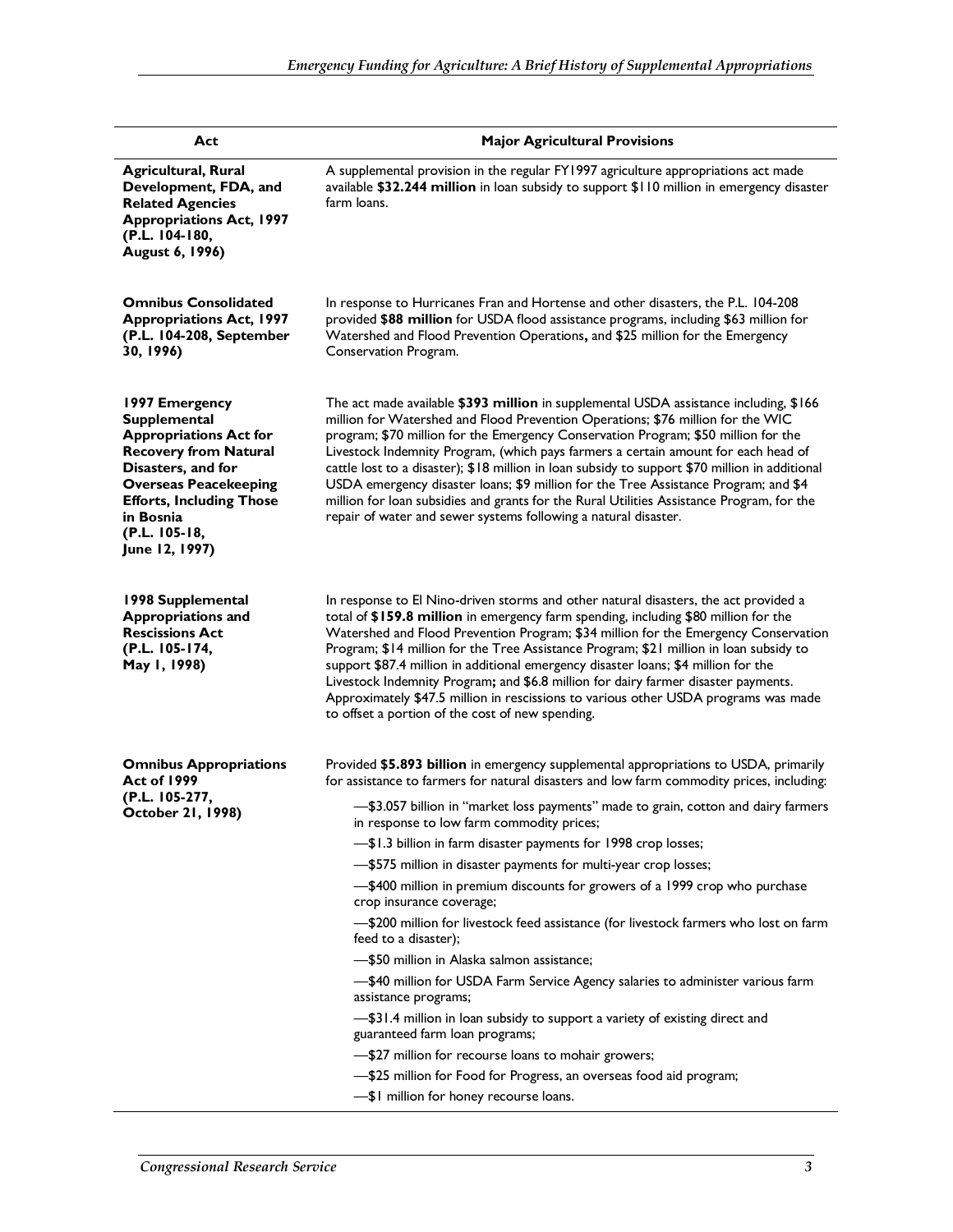| <b>Major Agricultural Provisions</b>                                                                                                                                                                                                                                                                                                                                                                                                                                                                                                                                                                                                                                                                                                |  |
|-------------------------------------------------------------------------------------------------------------------------------------------------------------------------------------------------------------------------------------------------------------------------------------------------------------------------------------------------------------------------------------------------------------------------------------------------------------------------------------------------------------------------------------------------------------------------------------------------------------------------------------------------------------------------------------------------------------------------------------|--|
| Provided nearly \$723 million in emergency assistance for USDA programs, including:                                                                                                                                                                                                                                                                                                                                                                                                                                                                                                                                                                                                                                                 |  |
| -\$149.2 million in emergency food assistance to the Balkans through the P.L. 480<br>program;<br>-\$145 million for USDA's Section 32 program, to help stabilize farm prices of                                                                                                                                                                                                                                                                                                                                                                                                                                                                                                                                                     |  |
| surplus commodities;                                                                                                                                                                                                                                                                                                                                                                                                                                                                                                                                                                                                                                                                                                                |  |
| -\$105.6 million in loan subsidy to support additional loans of \$1.095 billion for<br>various USDA farm loan programs;                                                                                                                                                                                                                                                                                                                                                                                                                                                                                                                                                                                                             |  |
| -\$95 million for Watershed and Flood Prevention;                                                                                                                                                                                                                                                                                                                                                                                                                                                                                                                                                                                                                                                                                   |  |
| -\$70 million for the Livestock Assistance Program to reimburse farmers for the<br>loss of on-farm feed to a disaster:                                                                                                                                                                                                                                                                                                                                                                                                                                                                                                                                                                                                              |  |
| -\$42.75 million in salaries and expenses of USDA's Farm Service Agency, for<br>administering emergency programs;                                                                                                                                                                                                                                                                                                                                                                                                                                                                                                                                                                                                                   |  |
| -\$32 million for various rural development programs in response to a hurricane<br>in Puerto Rico;                                                                                                                                                                                                                                                                                                                                                                                                                                                                                                                                                                                                                                  |  |
| -\$28 million for the Emergency Conservation Program;                                                                                                                                                                                                                                                                                                                                                                                                                                                                                                                                                                                                                                                                               |  |
| -\$28 million for Conservation Reserve Program technical assistance;                                                                                                                                                                                                                                                                                                                                                                                                                                                                                                                                                                                                                                                                |  |
| -\$20 million for migrant and seasonal farm worker assistance;                                                                                                                                                                                                                                                                                                                                                                                                                                                                                                                                                                                                                                                                      |  |
| -\$3 million for livestock indemnity payments.                                                                                                                                                                                                                                                                                                                                                                                                                                                                                                                                                                                                                                                                                      |  |
| Provided \$8.7 billion in FY2000 emergency funding for USDA programs in response to<br>low farm commodity prices and various natural disasters, including:                                                                                                                                                                                                                                                                                                                                                                                                                                                                                                                                                                          |  |
| -\$6.5 billion in "market loss" payments to compensate growers of specific farm<br>commodities for low market prices including \$5.5 billion to grains and cotton; \$475<br>million to oilseeds; \$328 million to tobacco; \$125 million for dairy; and \$42 million<br>for peanuts;                                                                                                                                                                                                                                                                                                                                                                                                                                                |  |
| -\$1.2 billion in disaster payments for 1999 crop losses;                                                                                                                                                                                                                                                                                                                                                                                                                                                                                                                                                                                                                                                                           |  |
| -\$400 million in premium discounts for producers purchasing crop insurance for<br>a 2000 year crop (and additional administrative costs of \$250 million);                                                                                                                                                                                                                                                                                                                                                                                                                                                                                                                                                                         |  |
| -\$200 million in livestock feed assistance;                                                                                                                                                                                                                                                                                                                                                                                                                                                                                                                                                                                                                                                                                        |  |
| -an estimated \$201 million for the cotton Step-2 export competitiveness<br>program;                                                                                                                                                                                                                                                                                                                                                                                                                                                                                                                                                                                                                                                |  |
| -one-year extension of the dairy price support program;                                                                                                                                                                                                                                                                                                                                                                                                                                                                                                                                                                                                                                                                             |  |
| -temporary authority for honey and mohair recourse loans (no additional costs<br>expected).                                                                                                                                                                                                                                                                                                                                                                                                                                                                                                                                                                                                                                         |  |
| Provided \$577 million to supplement several emergency programs initially funded by<br>P.L. 106-78 (see above), for relief from Hurricane Floyd in North Carolina, and for<br>other purposes, including \$186 million in additional farm disaster payments; \$178.6<br>million in loan subsidy to support \$2.5 billion in additional USDA farm loan programs;<br>\$80 million for the Watershed and Flood Prevention Program; \$50 million for the<br>Emergency Conservation Program; \$25.6 million in rural housing loan and grant funds;<br>\$22 million in miscellaneous disaster assistance for Oregon (flood) and Florida (citrus<br>canker); \$20 million for the Noninsured Assistance Program; \$10 million in additional |  |
|                                                                                                                                                                                                                                                                                                                                                                                                                                                                                                                                                                                                                                                                                                                                     |  |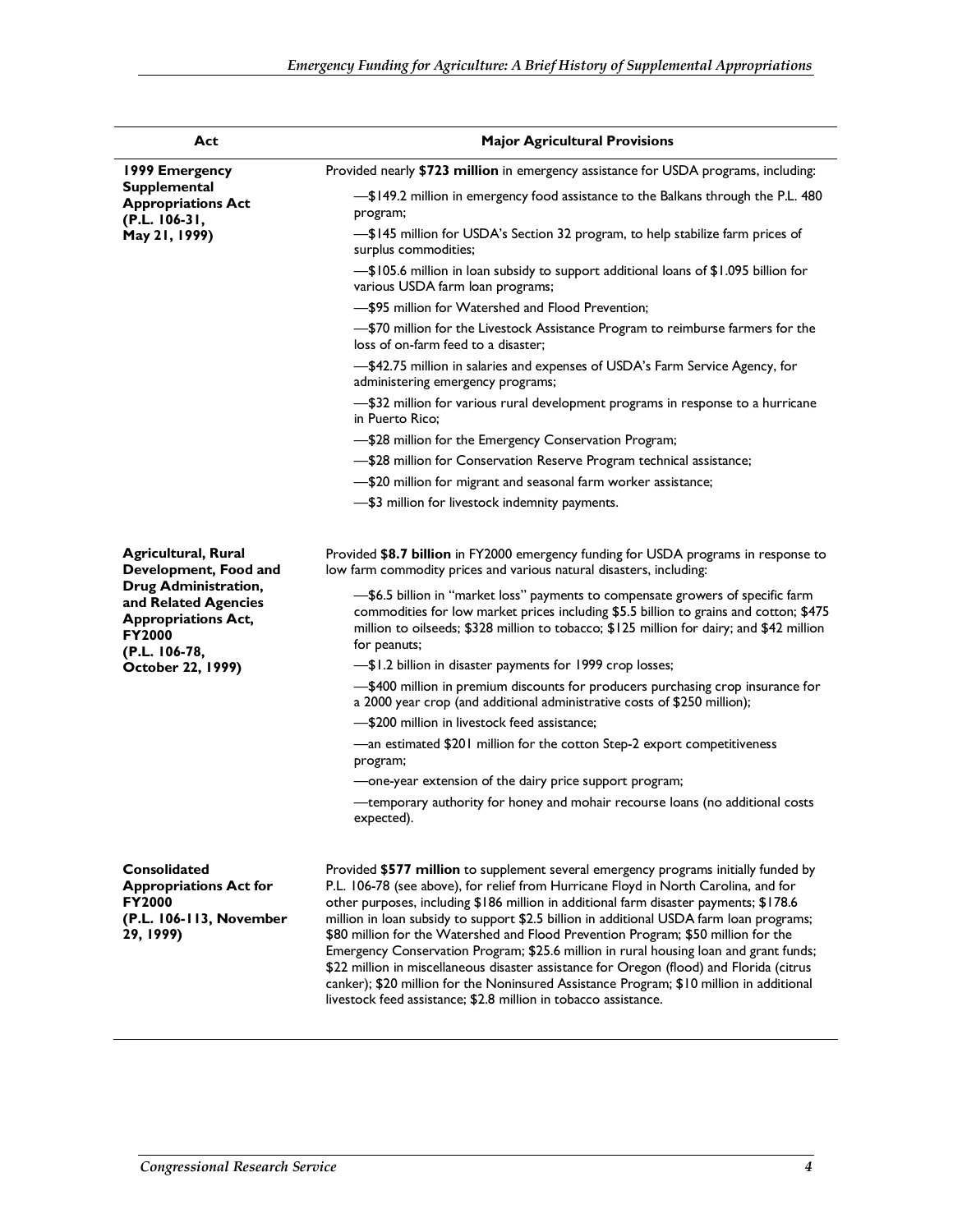| Act                                                                                                                                                                                       | <b>Major Agricultural Provisions</b>                                                                                                                                                                                                                                                                                                                                                                                                                                                                                                                                                                                                                                                                                                                                                                                                                                                                                                                 |  |
|-------------------------------------------------------------------------------------------------------------------------------------------------------------------------------------------|------------------------------------------------------------------------------------------------------------------------------------------------------------------------------------------------------------------------------------------------------------------------------------------------------------------------------------------------------------------------------------------------------------------------------------------------------------------------------------------------------------------------------------------------------------------------------------------------------------------------------------------------------------------------------------------------------------------------------------------------------------------------------------------------------------------------------------------------------------------------------------------------------------------------------------------------------|--|
| <b>Agriculture Risk</b><br><b>Protection Act of 2000</b><br>(P.L. 106-224,<br>June 20, 2000)                                                                                              | Title II provided a total of \$7.14 billion in emergency farm assistance (\$5.5 billion in<br>FY2000 and \$1.64 billion in FY2001), mostly in direct payments to growers of various<br>commodities to compensate for low farm commodity prices.                                                                                                                                                                                                                                                                                                                                                                                                                                                                                                                                                                                                                                                                                                      |  |
|                                                                                                                                                                                           | For FY2000: \$5.5 billion in market loss payments to growers of grains and cotton,<br>similar to those made in P.L. 106-78 above.                                                                                                                                                                                                                                                                                                                                                                                                                                                                                                                                                                                                                                                                                                                                                                                                                    |  |
|                                                                                                                                                                                           | <b>For FY2001:</b>                                                                                                                                                                                                                                                                                                                                                                                                                                                                                                                                                                                                                                                                                                                                                                                                                                                                                                                                   |  |
|                                                                                                                                                                                           | -\$997 million in direct market loss payments, including \$500 million to oilseed<br>growers; \$340 million for tobacco; \$100 million for cottonseed; \$47 million for<br>peanuts; \$10 million for wool & mohair.                                                                                                                                                                                                                                                                                                                                                                                                                                                                                                                                                                                                                                                                                                                                  |  |
|                                                                                                                                                                                           | -A total of \$301 million in assistance to fruit and vegetable growers, including<br>\$200 million in purchases of commodities in surplus during the 1998 and 1999 crop<br>years, and \$25 million in compensation for various crop diseases.                                                                                                                                                                                                                                                                                                                                                                                                                                                                                                                                                                                                                                                                                                        |  |
|                                                                                                                                                                                           | Other FY2001 crop provisions allow:                                                                                                                                                                                                                                                                                                                                                                                                                                                                                                                                                                                                                                                                                                                                                                                                                                                                                                                  |  |
|                                                                                                                                                                                           | -a producer to receive a loan deficiency payment (LDP) if the land is grazed<br>rather than harvested in 2001 (cost of \$43 million);                                                                                                                                                                                                                                                                                                                                                                                                                                                                                                                                                                                                                                                                                                                                                                                                                |  |
|                                                                                                                                                                                           | -certain previously ineligible grain and cotton growers to receive a 2000 crop-<br>year LDP (\$35 million); and honey growers to receive recourse loans for the 2000<br>$\text{crop}$ (\$7 million).                                                                                                                                                                                                                                                                                                                                                                                                                                                                                                                                                                                                                                                                                                                                                 |  |
|                                                                                                                                                                                           | The balance of FY2000-FY2001 spending includes \$110 million for nutrition programs;<br>\$51 million for research programs; \$50 million for conservation programs; \$24 million<br>for crop and pasture flood compensation; \$15 million in emergency loans for seed<br>producers; \$15 million for agricultural marketing programs; \$13 million for animal<br>disease control programs; and \$5 million for boll weevil eradication loans.                                                                                                                                                                                                                                                                                                                                                                                                                                                                                                        |  |
| <b>Emergency</b><br><b>Supplemental Act for</b><br>FY2000 (Title II of the<br><b>Military Construction</b><br><b>Appropriations Act,</b><br>200I)<br>(P.L. 106-246,<br>July 13, 2000)     | Provided \$210.4 million to USDA programs, primarily for additional assistance to farm<br>and rural areas affected by a series of 1999 hurricanes and by 2000 wildfires in the<br>Southwest, including \$81 million in crop loan forgiveness for North Carolina producers<br>whose collateral for a 1999 marketing loan was destroyed by a hurricane; \$77.6 million<br>for the Farm Service Agency for temporary staff to administer emergency farm<br>programs, for civil rights cases, and for information technology expenses; \$29.5 million<br>for various USDA rural housing loan and grant programs for hurricane aftermath; \$10<br>million for the Emergency Conservation Program and \$4 million for Watershed and<br>Flood Prevention Operations for damage caused by wildfires in the Southwest; and \$7<br>million for the peanut price support program to cover 1999 program losses, which must<br>eventually be repaid by producers. |  |
| <b>Agricultural, Rural</b><br>Development, Food and<br>Drug Administration,<br>and Related Agencies<br><b>Appropriations Act,</b><br><b>FY2001</b><br>(P.L. 106-387,<br>October 28, 2000) | Authorized an estimated \$4.0 billion in FY2001 supplemental USDA spending, including<br>the following major provisions:<br>-\$1.8 billion in natural disaster payments for 2000 crop losses;<br>-\$675 million in income assistance payments to dairy farmers;<br>-\$500 million in livestock disaster assistance;<br>-\$220 million for various rural development loan and grant programs;<br>-\$138 million to apple and potato growers for crop losses and low prices;<br>-\$117 million to increase farmer enrollment in the Wetlands Reserve Program;<br>-\$110 million for the Emergency Watershed Program;<br>-\$80 million for the Emergency Conservation Program;<br>-\$77 million for various crop diseases;<br>-\$53 million in tobacco assistance;                                                                                                                                                                                      |  |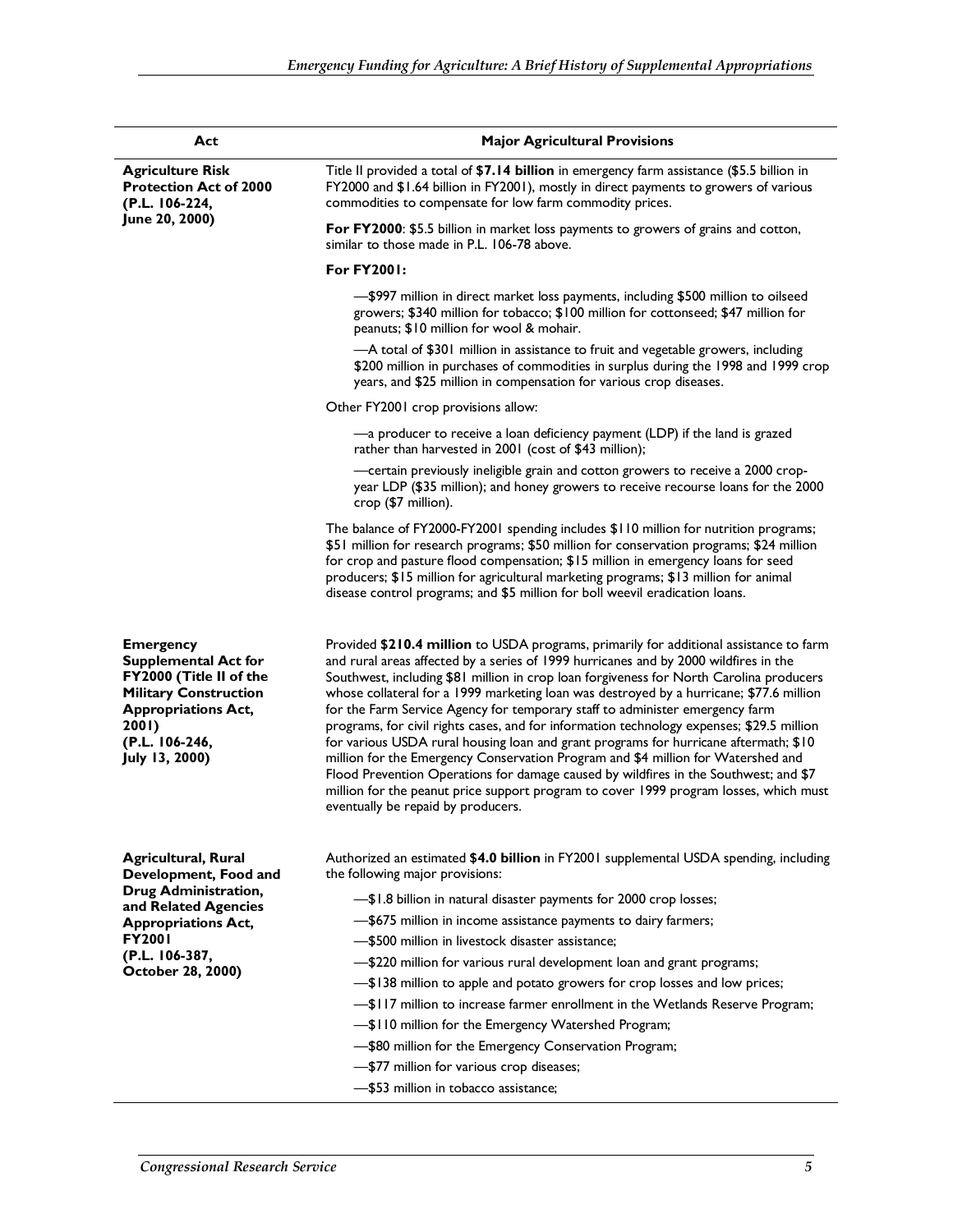| Act                                                                                                                                                                                                                                                             | <b>Major Agricultural Provisions</b>                                                                                                                                                                                                                                                                                                                                                                                                                                                                                                                                                                                                                                                                                                                                                |  |
|-----------------------------------------------------------------------------------------------------------------------------------------------------------------------------------------------------------------------------------------------------------------|-------------------------------------------------------------------------------------------------------------------------------------------------------------------------------------------------------------------------------------------------------------------------------------------------------------------------------------------------------------------------------------------------------------------------------------------------------------------------------------------------------------------------------------------------------------------------------------------------------------------------------------------------------------------------------------------------------------------------------------------------------------------------------------|--|
|                                                                                                                                                                                                                                                                 | -\$50 million for FSA to administer emergency programs                                                                                                                                                                                                                                                                                                                                                                                                                                                                                                                                                                                                                                                                                                                              |  |
|                                                                                                                                                                                                                                                                 | -\$40 million for conservation technical assistance;                                                                                                                                                                                                                                                                                                                                                                                                                                                                                                                                                                                                                                                                                                                                |  |
|                                                                                                                                                                                                                                                                 | -\$40 million for a modification of food stamp eligibility; and                                                                                                                                                                                                                                                                                                                                                                                                                                                                                                                                                                                                                                                                                                                     |  |
|                                                                                                                                                                                                                                                                 | -\$20 million each for various forms of assistance for honey, wool and mohair,<br>cranberry growers, and California fruit growers.                                                                                                                                                                                                                                                                                                                                                                                                                                                                                                                                                                                                                                                  |  |
| <b>Supplemental</b><br><b>Appropriations Act, 2001</b><br>(P.L. 107-20,<br>July 24, 2001)                                                                                                                                                                       | Provides \$65.5 million in various forms of assistance, including \$35.5 million for<br>Watershed and Flood Prevention programs in Florida, Mississippi, Oklahoma, Texas and<br>Wisconsin; \$20 million for farmers in the Klamath Basin region affected by the<br>unavailability of irrigation water; \$5 million for the Animal and Plant Health Inspection<br>Service to guard against the threat of foot and mouth disease, mad cow disease and<br>other foreign animal diseases; \$3 million to enforce the Animal Welfare Act and humane<br>slaughter practices; and \$2 million to assist Yakima Basin farmers in Washington state.                                                                                                                                          |  |
| "To respond to the<br>continuing economic<br>crisis adversely affecting<br>American agricultural<br>producers"<br>(FY2001 Supplemental<br><b>Authorization for</b><br><b>Agriculture)</b><br>(P.L. 107-25,<br>August 13, 2001)                                  | Provides a total of \$5.5 billion in emergency FY2001 income assistance to farmers, as<br>permitted by the FY2002 budget resolution:                                                                                                                                                                                                                                                                                                                                                                                                                                                                                                                                                                                                                                                |  |
|                                                                                                                                                                                                                                                                 | -Total direct payments of \$5.33 billion to supplement the income of growers of<br>various crops including-\$4.622 billion to grain and rice farmers; \$423.51 million<br>for oilseeds; \$129 million for tobacco; \$84.7 million for cottonseed; \$54.21 million<br>for peanuts; and \$16.94 million for wool and mohair.                                                                                                                                                                                                                                                                                                                                                                                                                                                          |  |
|                                                                                                                                                                                                                                                                 | -Total assistance of \$159.4 million is provided to growers of specialty crops<br>(primarily fruits and vegetables). This includes base grants of \$500,000 per state<br>and \$1 million for Puerto Rico, for a total of \$26 million. An additional \$133.4<br>million in specialty crop assistance is provided to the 50 states in proportion to the<br>value of specialty crop production in the state to national value of specialty crop<br>production.                                                                                                                                                                                                                                                                                                                        |  |
|                                                                                                                                                                                                                                                                 | -\$10 million to make grants to states to pay the costs related to the processing,<br>transportation and distribution of commodities for the Emergency Food Assistance<br>Program (EFAP).                                                                                                                                                                                                                                                                                                                                                                                                                                                                                                                                                                                           |  |
| <b>Making emergency</b><br>supplemental<br>appropriations for<br><b>FY2001, in response to</b><br>the September 11, 2001<br>terrorist attacks<br>(P.L. 107-38,<br>September 18, 2001)                                                                           | Authorized a total of \$40 billion in emergency supplemental funding government-wide<br>to recover from the September 11 terrorist attacks and to combat terrorism. Of the<br>first \$20 billion that was made immediately available, \$95 million was allocated by the<br>President to USDA's Foreign Agricultural Service for P.L. 480 Title II grants to provide<br>food aid to Afghanistan to mitigate the impact of the ongoing conflict and drought. The<br>second \$20 billion could be obligated only when enacted in a subsequent emergency<br>appropriations bill. (See P.L. 107-117 below for USDA's portion of the second \$20<br>billion.)                                                                                                                             |  |
| <b>Department of Defense</b><br>and Emergency<br><b>Supplemental</b><br><b>Appropriations for</b><br><b>Recovery from and</b><br><b>Response to Terrorist</b><br><b>Attacks on the United</b><br>States Act, 2002<br>(P.L. 107-117,<br><b>January 10, 2002)</b> | As required by P.L. 107-38 above, the obligation of the second \$20 billion of the \$40<br>billion authorized by P.L. 107-38 required enactment of a subsequent act defining the<br>use of the funds. P.L. 107-117 authorized \$367 million of the funds for USDA<br>programs primarily to enhance security at the Department and its research facilities,<br>including \$119.1 million to the Animal and Plant Health Inspection Service; \$113 million<br>to the Agricultural Research Service; \$80.9 million to the Secretary's office; and \$15<br>million to the Food Safety Inspection Service. Also included is \$39 million for the Special<br>Supplemental Nutrition Program for Women, Infant and Children (WIC) in response to<br>the downturn in the national economy. |  |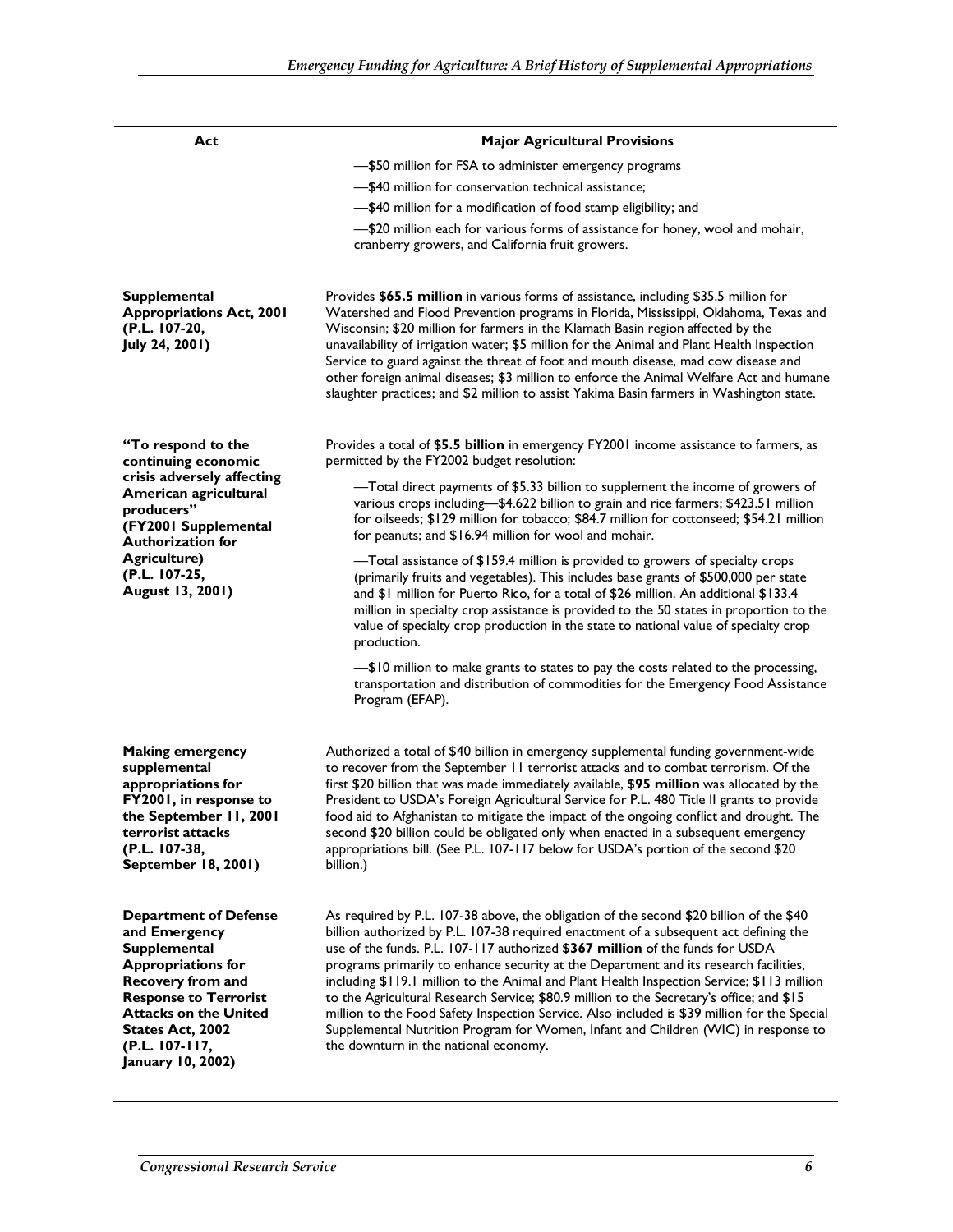#### **Act Major Agricultural Provisions Making supplemental appropriations for further recovery from and response to terrorist attacks on the United States for the fiscal year ending September 30, 2002, and for other purposes (P.L. 107-206, August 2, 2002)**  The supplemental provisions in this act provided government-wide funds to combat terrorism and for other purposes. A portion was contingent on a request and emergency declaration from the President. Subsequent to enactment, the President stated that he would not provide such a request and designation, thus making these contingent funds unavailable. For USDA programs (excluding the Forest Service), the act provided **\$212 million** in non-contingent funding, including \$94 million for Watershed and Flood Prevention Operations; \$75 million for WIC; \$25 million for security at the Ames, IA, animal disease research facility; \$10 million in agricultural assistance to producers along the Rio Grande due to failure of Mexico to deliver water under a current treaty; and \$8 million to fund local television loan guarantees in rural areas. Another \$148 million in funding for USDA programs required a presidential request and emergency declaration that was not given. Hence, these funds were not made available. **Consolidated Appropriations Resolution, FY2003 (P.L. 108-7, February 20, 2003)**  This measure contained an estimated **\$3.1 billion** in farm disaster assistance, in response to severe drought and other natural disasters affecting 2001 and 2002 farm production. The full cost of these provisions was offset by a \$3.7 billion limitation placed on future mandatory spending (FY2003-2013) for the Conservation Security Program. The \$3.1 billion in agricultural assistance included: —an estimated \$2.1 billion in direct disaster payments for crop losses in either 2001 or 2002, but not both years; —direct payments to livestock growers to compensate them for 2001 or 2002 feed and forage losses, including an estimated \$100 million in additional funding for the Livestock Compensation Program (LCP) and \$250 million for the Livestock Assistance Program; —\$250 million for the Section 32 program, to partially reimburse the account for funds that were used for the LCP; —\$70 million for the Farm Service Agency to implement disaster assistance and ongoing farm commodity programs; —\$60 million in disaster payments to sugar beet producers for either 2001 or 2002 crop losses; —an estimated \$60 million in payments to sugarcane producers and processors for hurricane losses in 2002; —an estimated \$54 million to compensate 2002 tobacco producers for losses associated with quota reductions, pests and diseases; —\$50 million for assistance to producers and first handlers of the 2002 cottonseed crop; —\$18.2 million to compensate Florida citrus growers whose trees were quarantined for citrus canker after September 30, 2001; —\$15 million for bovine tuberculosis eradication; —\$10 million in assistance to producers along the Rio Grande, due to failure of Mexico to deliver water under a current treaty; and

—\$2 million to compensate New Mexico farmers for losses caused by a Forest Service misapplication of pesticides.

 Authorized an estimated \$79 billion government-wide, primarily to cover the costs of military operations in Iraq, relief for Iraq and Afghanistan, and homeland security protection. Within the total was **\$479 million** for USDA programs, including \$369 million in additional funding for P.L. 480 Title II foreign food aid assistance (commodity donations). Of the \$369 million, the act reserved \$69 million to partially replenish the Bill Emerson Humanitarian Trust (a grain reserve used to help fulfill food aid commitments when supplies are short) and \$110 million for the Agricultural Research Service's National Animal Disease Center in Ames, IA, to modernize facilities and to bolster security in response to potential threats to the domestic food supply.

**Emergency Wartime Supplemental Appropriations Act, 2003 (P.L. 108-11, April 16, 2003)**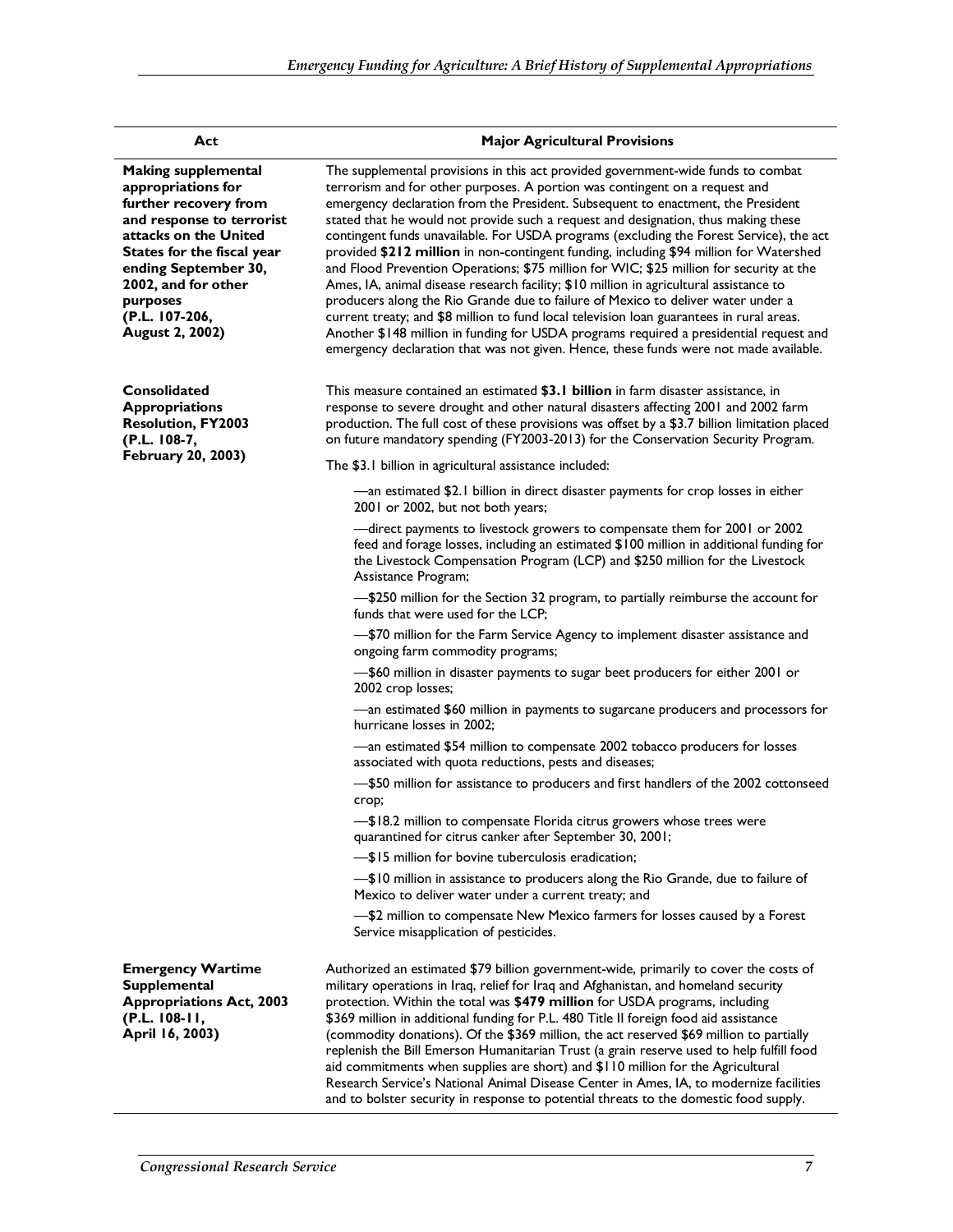| Act                                                                                                                                                                                      | <b>Major Agricultural Provisions</b>                                                                                                                                                                                                                                                                                                                                                                                                                                                                                                                                                                                           |  |
|------------------------------------------------------------------------------------------------------------------------------------------------------------------------------------------|--------------------------------------------------------------------------------------------------------------------------------------------------------------------------------------------------------------------------------------------------------------------------------------------------------------------------------------------------------------------------------------------------------------------------------------------------------------------------------------------------------------------------------------------------------------------------------------------------------------------------------|--|
| <b>Legislative Branch</b><br><b>Appropriations Act, 2004</b><br>(P.L. 108-83,<br>July 1, 2003)                                                                                           | An emergency provision was attached to the FY2004 legislative branch appropriations<br>act making available \$9.7 million for the Tree Assistance Program, exclusively to<br>Michigan, in response to an outbreak of fire blight (a bacterial tree disease).                                                                                                                                                                                                                                                                                                                                                                   |  |
| Consolidated<br><b>Appropriations Act, 2004</b><br>(P.L. 108-199,<br>January 23, 2004)                                                                                                   | Title H of this omnibus measure provided \$225 million in emergency USDA assistance<br>exclusively to Southern California in response to wildfires in the region, including \$150<br>million for the Emergency Watershed Protection Program, \$50 million for the Forest<br>Service for fire management and mitigation activities, \$12.5 million for the Tree<br>Assistance Program, \$12 million for the Emergency Conservation Program, and<br>\$500,000 for the Livestock Indemnity Program. All of this emergency spending was<br>offset by a \$225 million rescission from the Federal Emergency Management Agency.      |  |
|                                                                                                                                                                                          | Division H also deleted the provision in P.L. 108-7 (see above) that placed a \$3.7 billion<br>limitation on spending for the Conservation Security Program over 10 years (FY2003-<br>FY2013), which effectively allows full funding (such sums as necessary) for the program.                                                                                                                                                                                                                                                                                                                                                 |  |
| <b>Military Construction</b><br><b>Appropriations and</b><br><b>Emergency Hurricane</b><br><b>Supplemental</b><br><b>Appropriations Act, 2005</b><br>(P.L. 108-324,<br>October 13, 2004) | Division B of this appropriations act provided a total of \$14.5 billion in supplemental<br>spending in response to a series of four late-summer hurricanes that struck the<br>southern U.S., and for losses associated with a prolonged drought in the western states,<br>among other disasters. Of the total provided, a CBO-estimated \$3.5 billion was for<br>various agricultural programs. A portion of the agricultural spending was offset by<br>placing a cap on mandatory spending for the Conservation Security Program beginning<br>in FY2008, which is estimated to save \$2.86 billion over a multi-year period. |  |
|                                                                                                                                                                                          | Included in the \$3.5 billion for agriculture was an estimated \$2.84 billion that was<br>expected to benefit various regions that experienced multiple years of drought and a<br>late summer frost. The balance of \$658 million was made available primarily for regions<br>that were severely affected by the series of 2004 hurricanes and tropical storms.                                                                                                                                                                                                                                                                |  |
|                                                                                                                                                                                          | Included in the \$2.84 billion was an estimated:                                                                                                                                                                                                                                                                                                                                                                                                                                                                                                                                                                               |  |
|                                                                                                                                                                                          | -\$2.3 billion in direct disaster payments for crop losses in either 2003 or 2004,<br>but not both years;                                                                                                                                                                                                                                                                                                                                                                                                                                                                                                                      |  |
|                                                                                                                                                                                          | -\$475 million in Livestock Assistance Program payments for forage and feed<br>losses in either 2003 or 2004, but not both; and                                                                                                                                                                                                                                                                                                                                                                                                                                                                                                |  |
|                                                                                                                                                                                          | -\$35 million for the Tree Assistance Program to replant orchards damaged or<br>destroyed by a disaster.                                                                                                                                                                                                                                                                                                                                                                                                                                                                                                                       |  |
|                                                                                                                                                                                          | Note: Prior to enactment of P.L. 108-324, USDA authorized and implemented a new Florida<br>Hurricane Disaster Assistance Program to make disaster payments to Florida citrus, vegetable,<br>and nursery growers using existing USDA funds (estimated at \$500 million). Any producer<br>receiving a payment under this program is ineligible to receive a crop or tree loss payment<br>under P.L. 108-324.                                                                                                                                                                                                                     |  |
|                                                                                                                                                                                          | Included in the \$658 million made available primarily for additional agricultural hurricane<br>relief were:                                                                                                                                                                                                                                                                                                                                                                                                                                                                                                                   |  |
|                                                                                                                                                                                          | -\$250 million for the Emergency Watershed Protection Program to repair<br>waterways and watersheds affected by any natural disaster;                                                                                                                                                                                                                                                                                                                                                                                                                                                                                          |  |
|                                                                                                                                                                                          | -\$150 million for the Emergency Conservation Program, to clean up and restore<br>disaster-ravaged farmland;                                                                                                                                                                                                                                                                                                                                                                                                                                                                                                                   |  |
|                                                                                                                                                                                          | -a \$90 million transfer to the Section 32 program, to supplement existing funds<br>earmarked by the Secretary of Agriculture for a disaster payment program<br>authorized by the Secretary with existing funds, for Florida citrus, vegetable, and<br>nursery growers;                                                                                                                                                                                                                                                                                                                                                        |  |
|                                                                                                                                                                                          | -\$68 million for rural infrastructure through the Rural Community Advancement<br>Program;                                                                                                                                                                                                                                                                                                                                                                                                                                                                                                                                     |  |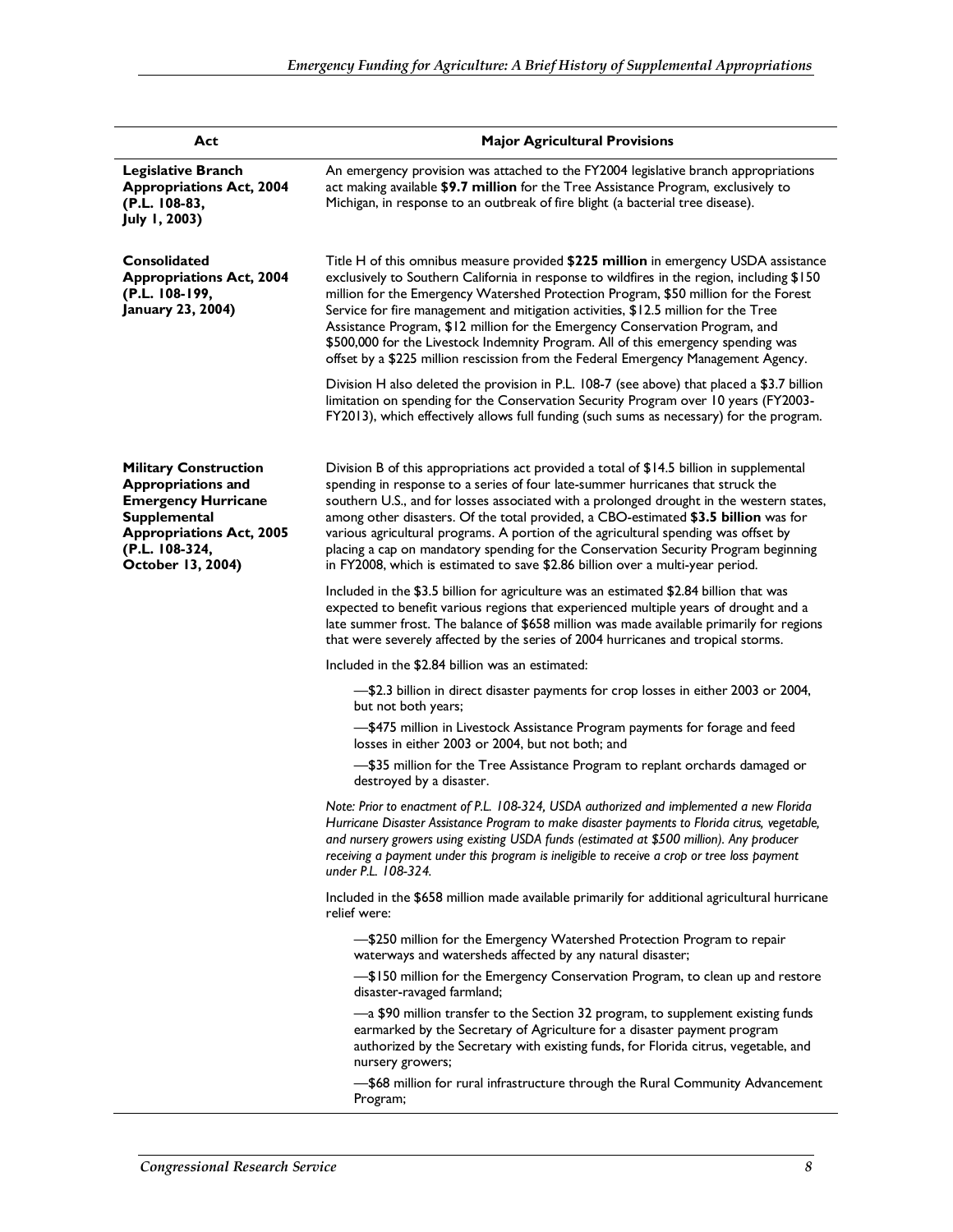| Act                                                                                                                                                                                                                                        | <b>Major Agricultural Provisions</b>                                                                                                                                                                                                                                                                                                                                                                                                                                                                                                                                                                                                                                                                                                                                                                                                                                                                                                                                                                                                                                                                                                                                                                                                                                                                                                                                                                                                                                                                                                                                                                                                                                       |
|--------------------------------------------------------------------------------------------------------------------------------------------------------------------------------------------------------------------------------------------|----------------------------------------------------------------------------------------------------------------------------------------------------------------------------------------------------------------------------------------------------------------------------------------------------------------------------------------------------------------------------------------------------------------------------------------------------------------------------------------------------------------------------------------------------------------------------------------------------------------------------------------------------------------------------------------------------------------------------------------------------------------------------------------------------------------------------------------------------------------------------------------------------------------------------------------------------------------------------------------------------------------------------------------------------------------------------------------------------------------------------------------------------------------------------------------------------------------------------------------------------------------------------------------------------------------------------------------------------------------------------------------------------------------------------------------------------------------------------------------------------------------------------------------------------------------------------------------------------------------------------------------------------------------------------|
|                                                                                                                                                                                                                                            | -\$40 million for sugarcane losses caused by a 2004 hurricane;                                                                                                                                                                                                                                                                                                                                                                                                                                                                                                                                                                                                                                                                                                                                                                                                                                                                                                                                                                                                                                                                                                                                                                                                                                                                                                                                                                                                                                                                                                                                                                                                             |
|                                                                                                                                                                                                                                            | -\$18 million for rural housing loans and grants;                                                                                                                                                                                                                                                                                                                                                                                                                                                                                                                                                                                                                                                                                                                                                                                                                                                                                                                                                                                                                                                                                                                                                                                                                                                                                                                                                                                                                                                                                                                                                                                                                          |
|                                                                                                                                                                                                                                            | -\$10 million for dairy production losses and spoilage caused by a 2004 hurricane;                                                                                                                                                                                                                                                                                                                                                                                                                                                                                                                                                                                                                                                                                                                                                                                                                                                                                                                                                                                                                                                                                                                                                                                                                                                                                                                                                                                                                                                                                                                                                                                         |
|                                                                                                                                                                                                                                            | -\$10 million for cottonseed producers and first handlers;                                                                                                                                                                                                                                                                                                                                                                                                                                                                                                                                                                                                                                                                                                                                                                                                                                                                                                                                                                                                                                                                                                                                                                                                                                                                                                                                                                                                                                                                                                                                                                                                                 |
|                                                                                                                                                                                                                                            | -\$10 million for private forest landowners;                                                                                                                                                                                                                                                                                                                                                                                                                                                                                                                                                                                                                                                                                                                                                                                                                                                                                                                                                                                                                                                                                                                                                                                                                                                                                                                                                                                                                                                                                                                                                                                                                               |
|                                                                                                                                                                                                                                            | -\$8.5 million for pecan producers; and                                                                                                                                                                                                                                                                                                                                                                                                                                                                                                                                                                                                                                                                                                                                                                                                                                                                                                                                                                                                                                                                                                                                                                                                                                                                                                                                                                                                                                                                                                                                                                                                                                    |
|                                                                                                                                                                                                                                            | -\$4 million for additional Farm Service Agency administrative expenses.                                                                                                                                                                                                                                                                                                                                                                                                                                                                                                                                                                                                                                                                                                                                                                                                                                                                                                                                                                                                                                                                                                                                                                                                                                                                                                                                                                                                                                                                                                                                                                                                   |
| <b>Emergency</b><br><b>Supplemental</b><br><b>Appropriations Act for</b><br>Defense, the Global War<br>on Terror, and Tsunami<br><b>Relief, 2005</b><br>(P.L. 109-13,<br>May 11, 2005)                                                     | P.L. 109-13 provided \$82 billion government-wide primarily for ongoing military<br>operations in Iraq and Afghanistan, counter-terrorism, reconstruction in Afghanistan,<br>and tsunami relief. Of this amount, \$344.5 million was for USDA programs, including<br>\$240 million for P.L. 480 Title II food aid (mainly for the Darfur region of Sudan and<br>other parts of Africa) and \$104.5 million for the emergency watershed protection<br>program.                                                                                                                                                                                                                                                                                                                                                                                                                                                                                                                                                                                                                                                                                                                                                                                                                                                                                                                                                                                                                                                                                                                                                                                                              |
| <b>Department of Defense,</b><br><b>Emergency</b><br><b>Supplemental</b><br><b>Appropriations to</b><br><b>Address Hurricanes in</b><br>the Gulf of Mexico, and<br>Pandemic Influenza Act,<br>2006<br>(P.L. 109-148, December<br>30, 2005) | Division B of the FY2006 defense appropriations act contained government-wide<br>supplemental funding in the wake of Hurricanes Katrina and Rita and to combat the<br>potential outbreak of pandemic influenza. Included in the total was \$1.17 billion for<br>USDA programs, of which \$1.076 billion is for agricultural hurricane assistance, and \$94<br>million is for the USDA response to avian influenza. The \$1.076 billion in hurricane aid<br>for USDA included \$404 million for a new emergency forestry conservation reserve<br>program (to compensate private, nonindustrial forest landowners who experienced<br>large hurricane losses, for retiring their land), \$300 million for emergency watershed<br>protection, \$200 million for the emergency conservation program, and \$118 million for<br>various rural development (housing and infrastructure) programs. Of the \$94 million in<br>USDA avian flu funds, \$71.5 million was for its Animal and Plant Health Inspection<br>Service (APHIS) to bolster its detection and response activities, \$11.4 million for the<br>Office of the Secretary, and the balance for its research agencies.<br>The cost of this supplemental was offset by transferring existing supplemental funds<br>from FEMA, a government-wide 1% rescission of discretionary spending, and additional<br>rescissions to various accounts, including \$66.1 million from USDA.<br>(Separately, USDA made an administrative decision in early 2006 to transfer \$250<br>million of existing funds for disaster payments to crop, livestock, tree, and aquaculture<br>producers, exclusively for 2005 hurricane losses.) |
| <b>Emergency</b><br><b>Supplemental</b><br><b>Appropriations Act for</b><br>Defense, the Global War<br>on Terror, and<br>Hurricane Recovery,<br>2006<br>(P.L. 109-234,<br>June 15, 2006)                                                   | P.L. 109-234 provided \$982 million in supplemental USDA assistance, primarily as a<br>second phase of agricultural assistance (see P.L. 109-148 for the first phase) following<br>Hurricanes Katrina and Rita in 2005 (\$632 million), and for additional overseas food aid<br>(\$350 million) through P.L. 480 Title II grants. The \$632 million is provided exclusively<br>to the affected Gulf states, including \$140 million for various livestock assistance<br>programs, \$100 million for the emergency forestry conservation reserve program, \$95<br>million for fruits, vegetables, and nursery products, \$80 million for sugar cane losses,<br>\$35 million for the tree assistance program, \$17 million for dairy, \$15 million for<br>cottonseed, and \$8 million for aquaculture. Also included is \$51 million for watershed<br>restoration, \$26 million for rural development, and \$55 million for USDA to repair its<br>own damaged facilities.                                                                                                                                                                                                                                                                                                                                                                                                                                                                                                                                                                                                                                                                                                    |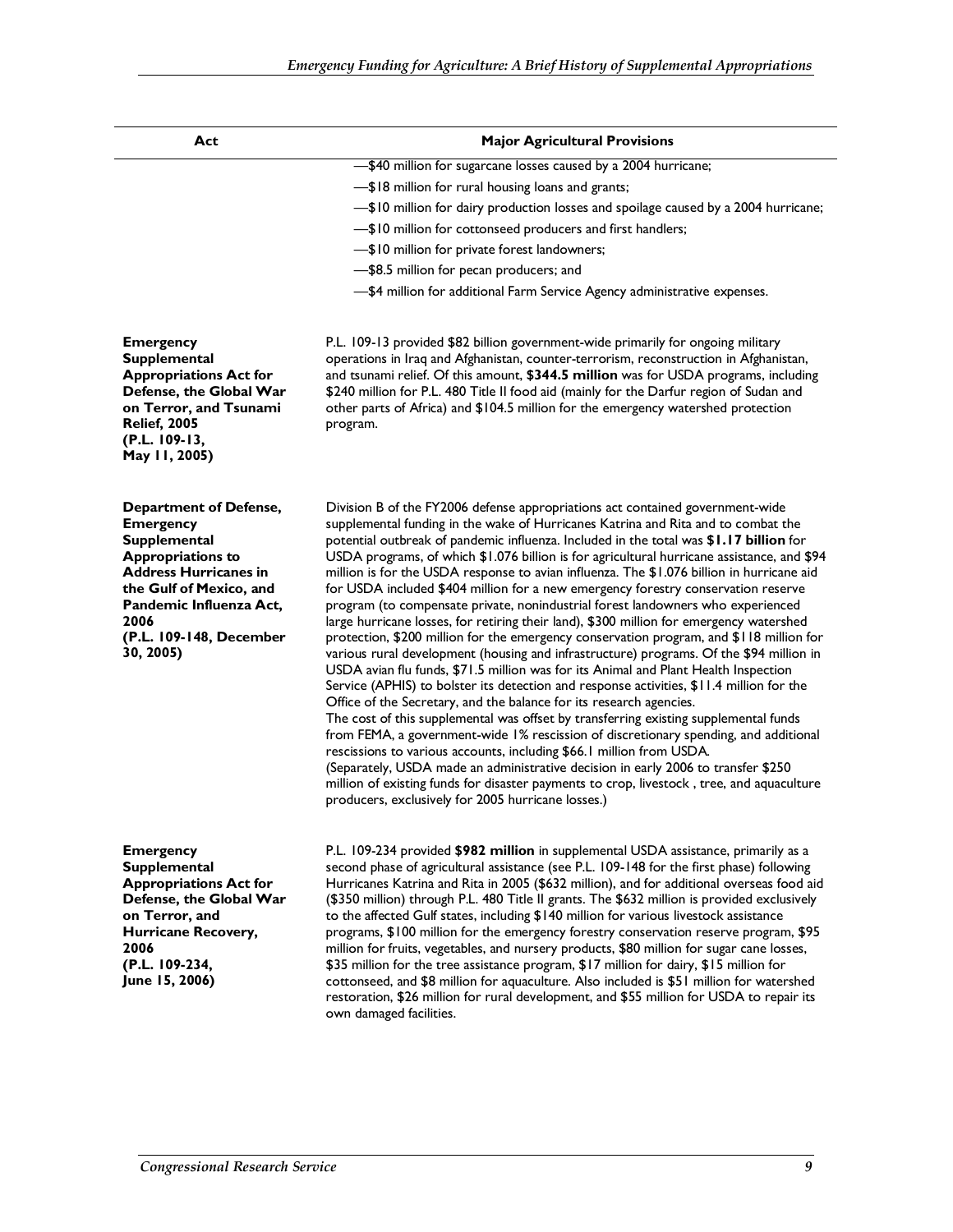| Act                                                                                                                                                                         | <b>Major Agricultural Provisions</b>                                                                                                                                                                                                                                                                                                                                                                                                                                                                                                                                                                                                                                                                                                                                                                                                                                                                                                                                                                                                                                                                                  |  |
|-----------------------------------------------------------------------------------------------------------------------------------------------------------------------------|-----------------------------------------------------------------------------------------------------------------------------------------------------------------------------------------------------------------------------------------------------------------------------------------------------------------------------------------------------------------------------------------------------------------------------------------------------------------------------------------------------------------------------------------------------------------------------------------------------------------------------------------------------------------------------------------------------------------------------------------------------------------------------------------------------------------------------------------------------------------------------------------------------------------------------------------------------------------------------------------------------------------------------------------------------------------------------------------------------------------------|--|
| <b>U.S. Troop Readiness,</b><br>Veterans' Care, Katrina<br>Recovery, and Iraq<br><b>Accountability</b><br><b>Appropriations Act, 2007</b><br>(P.L. 110-28,<br>May 25, 2007) | P.L. 110-28 provided an estimated \$3.65 billion in supplemental FY2007 funding for<br>USDA programs, of which approximately \$3 billion was made available to assist farmers<br>and ranchers who experienced severe production losses caused by a natural disaster in<br>2005, 2006, or early 2007 (before February 28). Payments are limited to one of these<br>three years. Included in the total is an estimated \$1.55 billion in crop disaster assistance,<br>\$1.23 billion in livestock assistance programs (primarily the livestock compensation<br>program), an estimated \$115 million for the emergency forestry conservation program,<br>\$16 million in dairy loss assistance, \$16 million for the emergency conservation<br>program, and \$16 million in emergency grants to low-income migrant workers. The act<br>also provided \$460 million in emergency overseas food aid (primarily for Africa and<br>Afghanistan), restored \$115 million to the Conservation Security Program, and<br>extended the funding authority for the Milk Income Loss Contract program through<br>September 30, 2007. |  |
| Consolidated<br><b>Appropriations Act, 2008</b><br>(P.L. 110-161, December<br>26, 2007)                                                                                     | Section 743 of Division A of P.L. 110-161 allows all 2007 crop and livestock losses to be<br>eligible for disaster assistance under P.L. 110-28 (see above). Originally, P.L. 110-28<br>limited 2007 eligible losses to crops planted before February 28, 2007, or livestock<br>losses incurred before that date. Payments are still limited to one of the three eligible<br>years (2005, 2006, or 2007). CBO estimates that the 2007 extension will add \$602<br>million to the cost of crop and livestock assistance for 2005-2007 losses (\$592 million<br>for crops and \$10 million for livestock.) Separately, the regular annual appropriation for<br>WIC is supplemented by an emergency supplemental appropriation of \$400 million for<br>FY2008.                                                                                                                                                                                                                                                                                                                                                           |  |
| <b>Supplemental</b><br><b>Appropriations Act, 2008</b><br>(P.L. 110-252,<br>June 30, 2008)                                                                                  | P.L. 110-252 provided total supplemental USDA funding of \$1.724 billion. Of this<br>amount, \$1.245 billion was provided for P.L. 480 international food aid (\$850 million<br>immediately available until expended, and \$395 million in FY2009 until expended), in<br>response to rising food prices and global food needs. Another \$479.9 million was<br>provided to two conservation programs for clean-up and rehabilitation following the<br>spring and summer Midwest floods and other disasters, including \$89.4 million for the<br>emergency conservation program and \$390.5 million for the emergency watershed<br>conservation program.                                                                                                                                                                                                                                                                                                                                                                                                                                                                |  |
| <b>Consolidated Security,</b><br>Disaster Assistance, and<br>Continuing<br><b>Appropriations Act, 2009</b><br>(P.L. 110-329,<br>Sept. 30, 2008)                             | The Disaster Relief and Recovery Supplemental Appropriations Act of 2008 (Division B<br>of P.L. 110-329) provided \$22.9 billion government-wide for relief and recovery from<br>floods, hurricanes, and other natural disasters. Of this amount, \$418 million was<br>appropriated in FY2008 for USDA programs, including \$188 million for the cost of<br>making loans and grants for housing and community facilities in rural areas affected by a<br>2008 natural disaster, \$115 million for the emergency conservation program, \$100<br>million for the emergency watershed protection program, \$5 million to repair USDA<br>research facilities affected by a 2008 disaster, \$5 million to USDA's Office of Inspector<br>General for oversight of disaster funding, and \$5 million for Animal and Plant Health<br>Inspection Service surveillance and eradication to address confirmed or suspected<br>pathogen outbreaks.                                                                                                                                                                                 |  |
| <b>American Recovery and</b><br><b>Reinvestment Act</b><br>(ARRA), 2009<br>$(P.L. 111-5,$<br>Feb. 17, 2009)                                                                 | ARRA, commonly referred to as the economic stimulus package, was enacted in<br>response to a deep economic recession facing the United States and the rest of the<br>world in early 2009. It provided a CBO-estimated \$787 billion in new spending across<br>all government programs and through additional tax benefits. For USDA agriculture and<br>rural programs, ARRA provided an estimated \$5.725 billion in new spending,, including<br>\$4.36 billion for USDA rural development programs (of which \$2.5 billion was for<br>broadband infrastructure development, \$1.38 billion for water and waste disposal, \$200<br>million for housing, \$150 million for rural businesses, and \$130 million for community<br>facilities); \$744 million for farmer assistance (of which \$674 million was for the cost of                                                                                                                                                                                                                                                                                           |  |